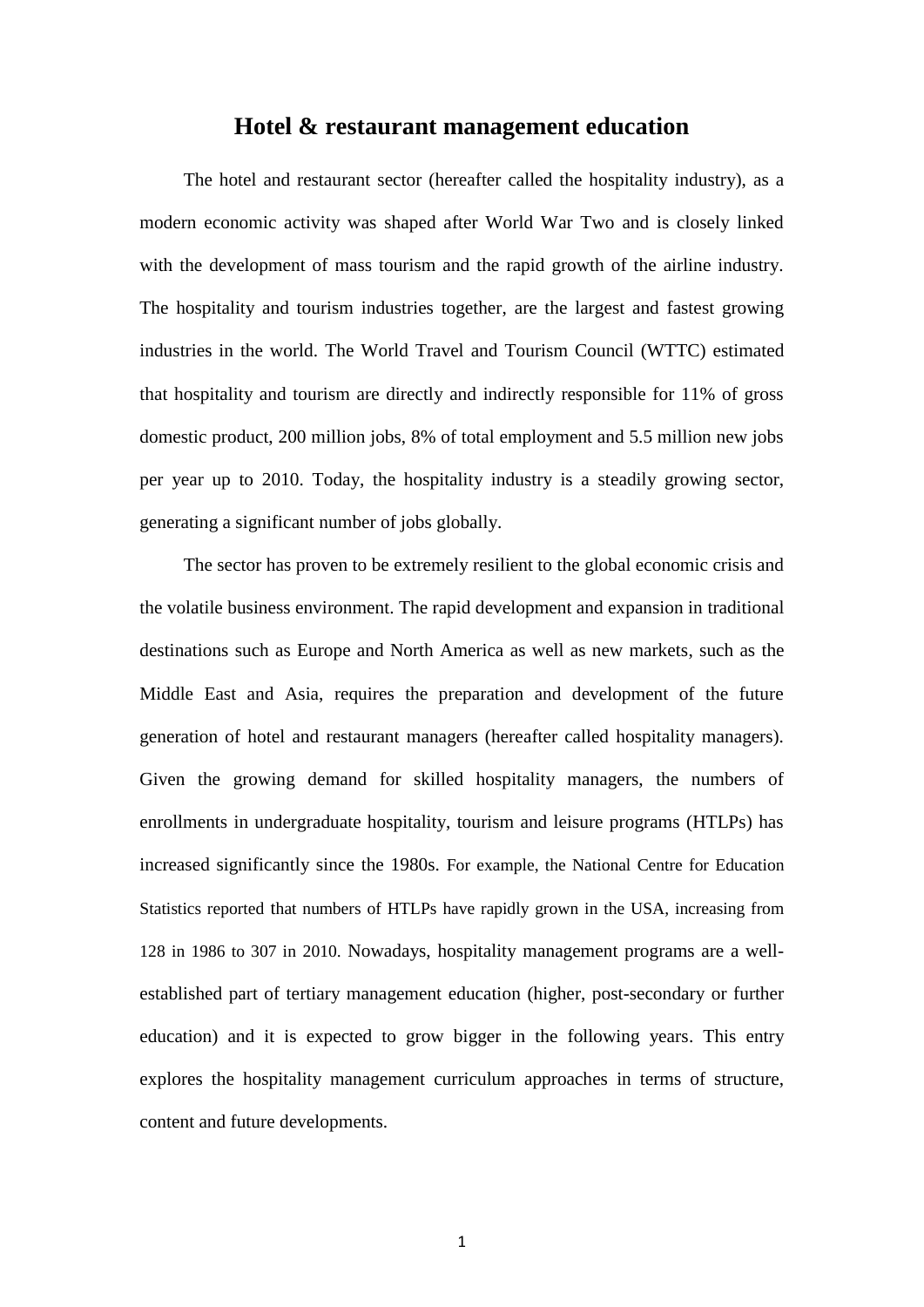# **The evolution of hospitality management education**

The European educational structure in hospitality management and related fields has highlighted the operational aspects of the industry for more than a century. Until the early 1980s, only hands-on vocational programs were offered in this field. The curricula were based on skills oriented training, and students received a narrow education. During the 1990s there was a strengthening international movement, driven by higher education hospitality academics towards the 'liberation' of hospitality management higher education from its vocational base, and to explore the inclusion in the curriculum of a broader and more reflective orientation. As a result, undergraduate and postgraduate hospitality management programs initially in North America and later in Europe became part of business schools' generic management programs. This has inevitably led to the development of two main streams in hospitality management education: the '*Swiss-French*' traditional approach followed largely by hotel schools especially in Europe, and the U.S. 'business' approach followed mostly by American and British universities.

It can be argued that hospitality management as an area for study is faced with uncertainties and controversies over the past four decades. These include simple misunderstandings about what the study of this subject is about, doubts about the seriousness of the subject, concern about the over-reliance on other disciplines and worries about the proper balance between the vocational and academic aspects of the subject. There are also questions of whether there is a need for a core curriculum, the challenge of identifying a unique body of knowledge about hospitality management.

Throughout the course of development of hospitality management as a distinct area of study, three significant developments occurred. First, there has been a massive global increase in the numbers of students, institutions and teachers. Second, the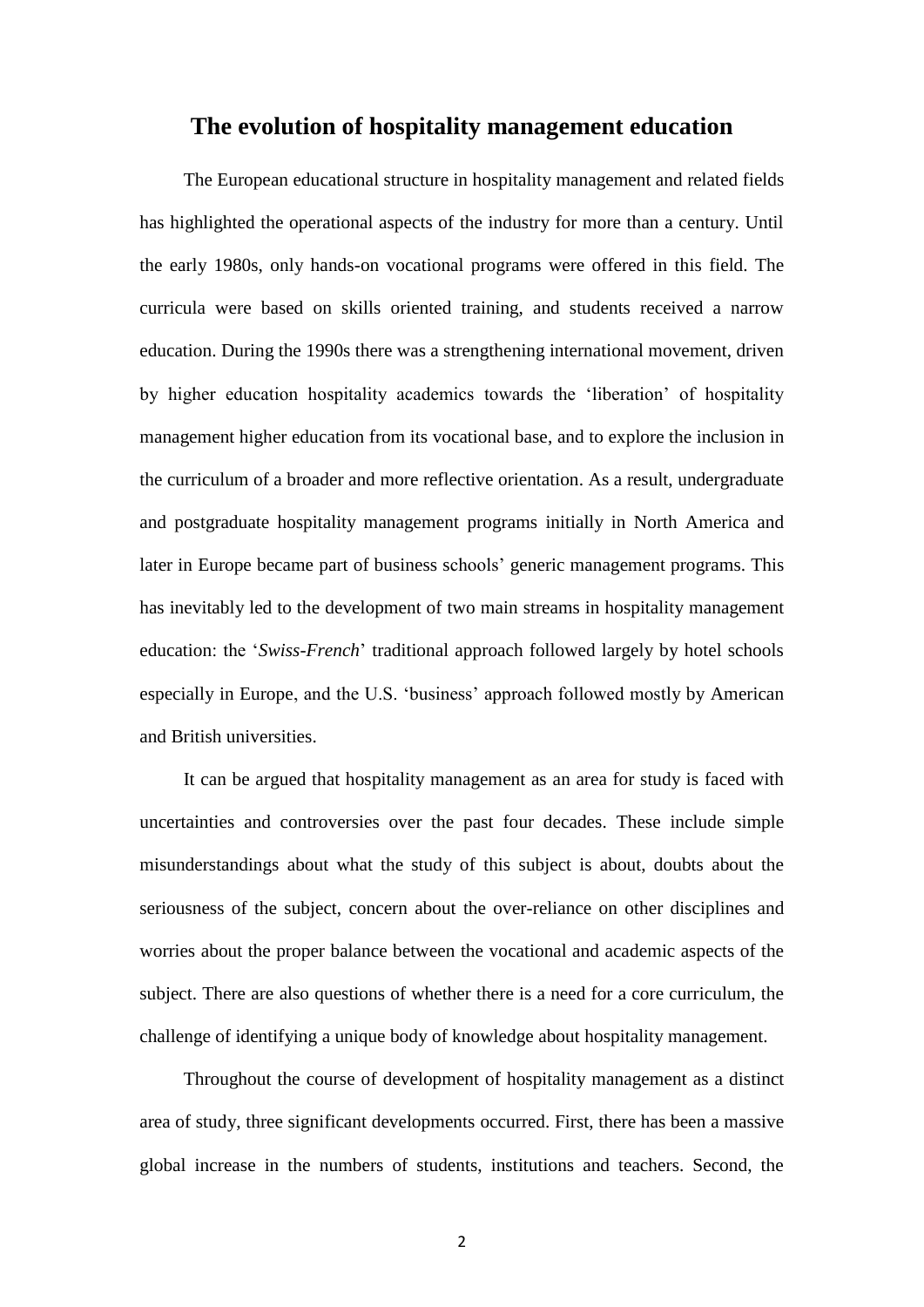curriculum has broadened beyond its original vocational scope, and hospitality management has emerged as a subject for study at many different levels of education. Third, this growth and change has led to tensions in the development of the curriculum. On the one hand, the danger of excess vocational focus exists, where hospitality management education does little more than provide a reflection of the world of work. On the other hand, a practical education (as opposed to a rather more narrowly defined vocational education) needs to equip students both for employment and to cope in the world.

# **Hospitality management curriculum**

It can be suggested that the hospitality management education is a function of both the acquisition of knowledge and skills about management in a way similar to that of other management courses and, the acquisition of knowledge and skills about hotel and restaurant operations in a similar way to craft courses. This means that hospitality management education can be perceived as a mixture of academic, professional and craft knowledge, and skills aimed at satisfying the needs of the hospitality industry.

In addition, hospitality management education should assist the student to develop personal attributes such as people and interpersonal skills, adaptability, flexibility and tolerance, cultural sensitivity and intercultural competence followed by emotional maturity, industry experience, and self-confidence. These attributes are essential ingredients for those who aspire to top management positions in hotels and restaurants; personal sacrifice and having the right personality (i.e. being likeable, having physical attractiveness and being charismatic) are also highly valued.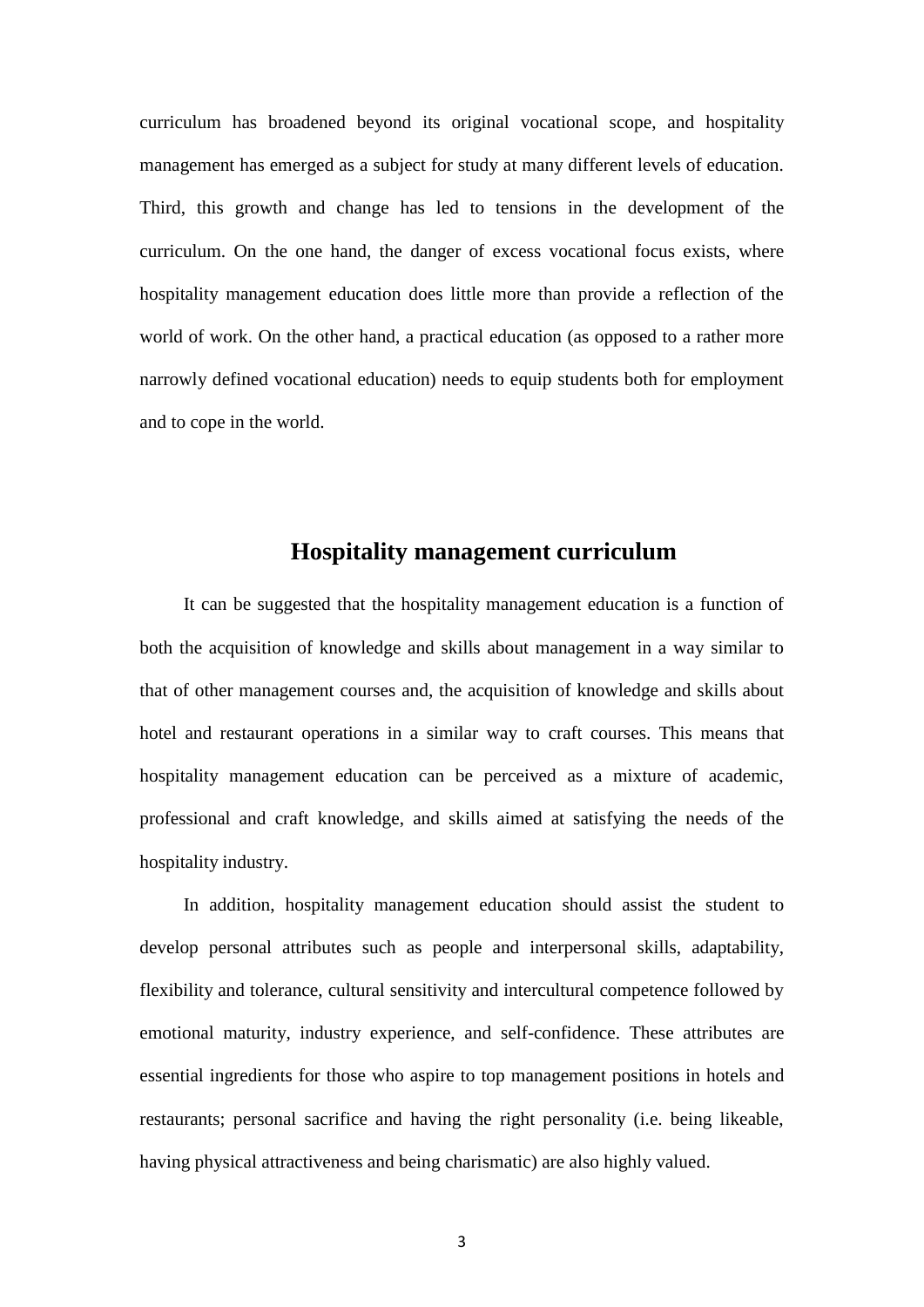## **Teaching and research staff qualifications**

The controversial subject of tenure has raised serious considerations about the quality of the available hospitality management programs in higher education. In the 1980s, assistant and associate professors with industry experience and a Master's degree staffed the majority of the existing hospitality programs. The research requirements to achieve tenure were minimal. A terminal degree became a requisite for getting a tenure track in the late 1980s and early 1990s. As a result, the three most important attributes for gaining tenure were a PhD, a track record of publications and a track record of good teaching. How often educators get published and in what journals are also important considerations when discussing tenure and promotion. Today, many hospitality management programs require a terminal degree that provides their graduates with research skills. As more universities stress research, the pressure for academic staff to publish is increasing. In some cases the department or college uses a very objective approach for the research requirements for tenure. These programs require their faculty to produce 12-16 refereed articles to meet the research requirement for tenure. They stress quantity rather than quality because the number of articles published is very easy to measure. Determining the quality of an article is more difficult. One of the outcomes of this quantitative requirement is that professors publish only to gain tenure. These professors publish across a variety of disciplines, depending on the opportunities to publish with colleagues. They also seek journals that will provide the least resistance to publication. These journals are not well read or indexed. As a result, professors who chase quantity to meet tenure requirements are often not known as an expert in any area and few people have read their work.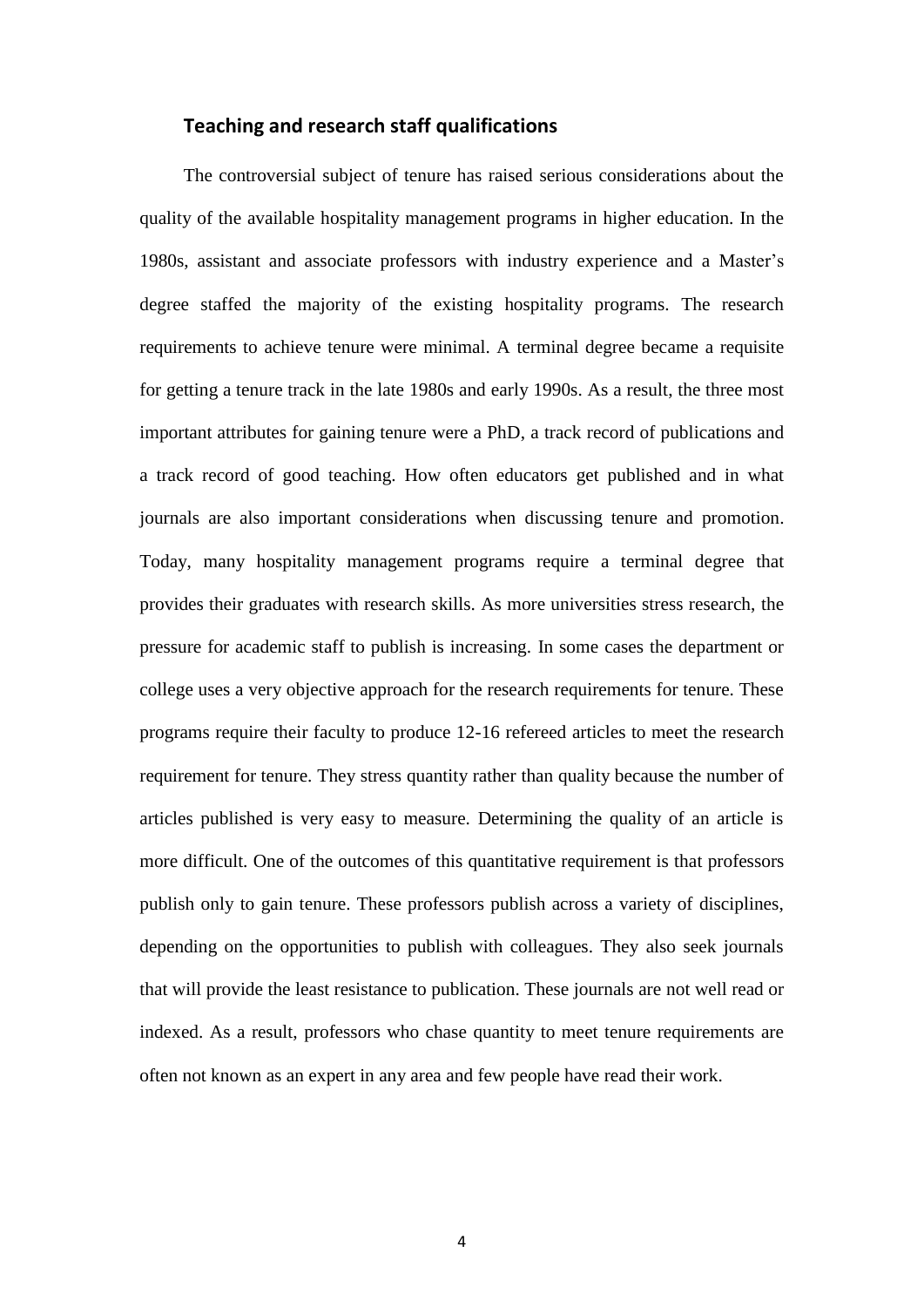#### **The internationalization of hospitality education**

One of the characteristics of hospitality management education in many parts of the world is that it is highly international both in the student population and in the academic staff. However, all too often this internationalism has not been well developed, either to provide wider cultural dimensions to the study or to provide wider mobility. The developments under the Bologna initiative in the countries of the European Union provide a beginning to increased internationalization in that part of the world. But the significant number of students from other areas, particularly from China and South East Asia, suggest that there is scope for a much more adventurous approach to internationalism. In part, this is about ensuring that the development of hotel and restaurant management knowledge, the delivery of programs and the production of resources do not pursue an exclusively '*western*' orientation, but it is equally about providing opportunities for mobility of staff and students.

Moreover, an international industry invariably attracts international students as well as international employees making the question of whether or not learning might be influenced by culture increasingly pertinent. It is imperative therefore that educators and trainers, both in and out of the workplace, ask how best to teach international groups and question how successful learning can best take place. Therefore, it can be suggested that one step in this direction might be to look at the learning styles of individuals of different cultural backgrounds. Based on research that analysed the learning style preferences of international students studying hospitality and tourism management in Australia in 2005, Paul Baron argues that a large subgroup of international students have learning style preferences that are different to those of other international and domestic students. From this, Baron raises the question of whether such students should fit into a system which is very different to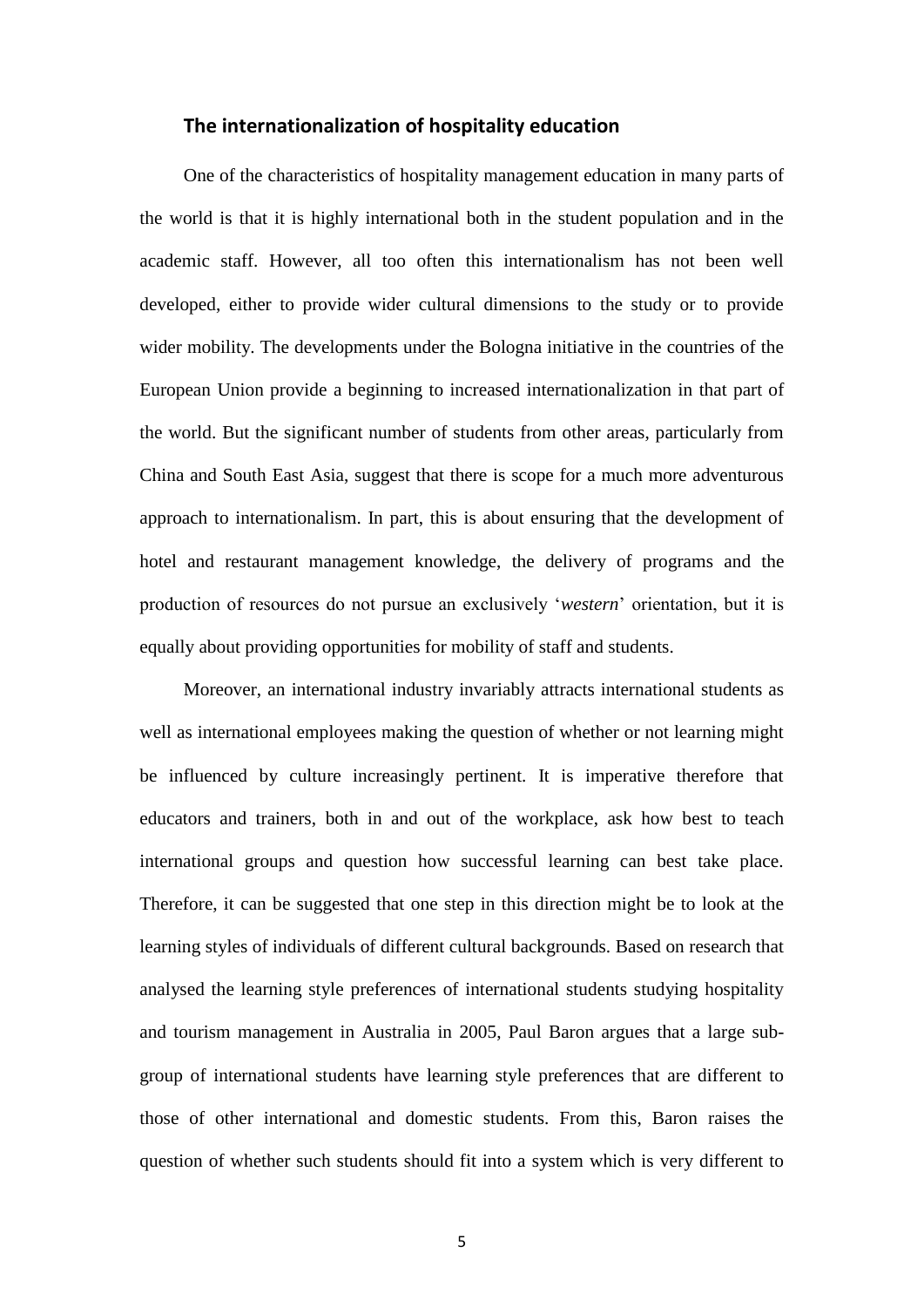their prior experience or whether the system should be more sensitive and accommodating to their needs.

#### **Quality assurance**

Presently, the increase of stakeholder accountability in higher education (HE) is a key concern for many hospitality management program providers. Quality assurance is lying at the heart of this development. The demand for quality assurance became inseparable with the development and facilitation of hospitality management programs; this occurred due to an increasing number of HE hospitality program providers who are pursuing internationalization to cater for student/ faculty mobility and increase their international competitiveness.

The increased number of international collaborations in hospitality management programs has raised the issue for the creation of a valid international quality instrument to ensure standardization, homogenization and academic recognition. Assuming that the program assessment is using a valid international quality instrument indicates the quality of the hospitality management program itself. As a result, students can be more confident in qualifications from programmes assessed via such instruments. Furthermore, quality assurance practices referred to using this instrument appear relevant to increasing the recognition of foreign qualifications.

Among the various forms of quality assurance in HE context, external programme accreditation / evaluation is best recognised in U.S. and European programs offered globally. Major programme accrediting agencies and professional bodies, such as the International Council on Hotel, Restaurant and Institutional Education (I-CHRIE) have assumed the role of gatekeeper for the quality of hospitality education. Despite the increasing globalisation and internationalisation of

6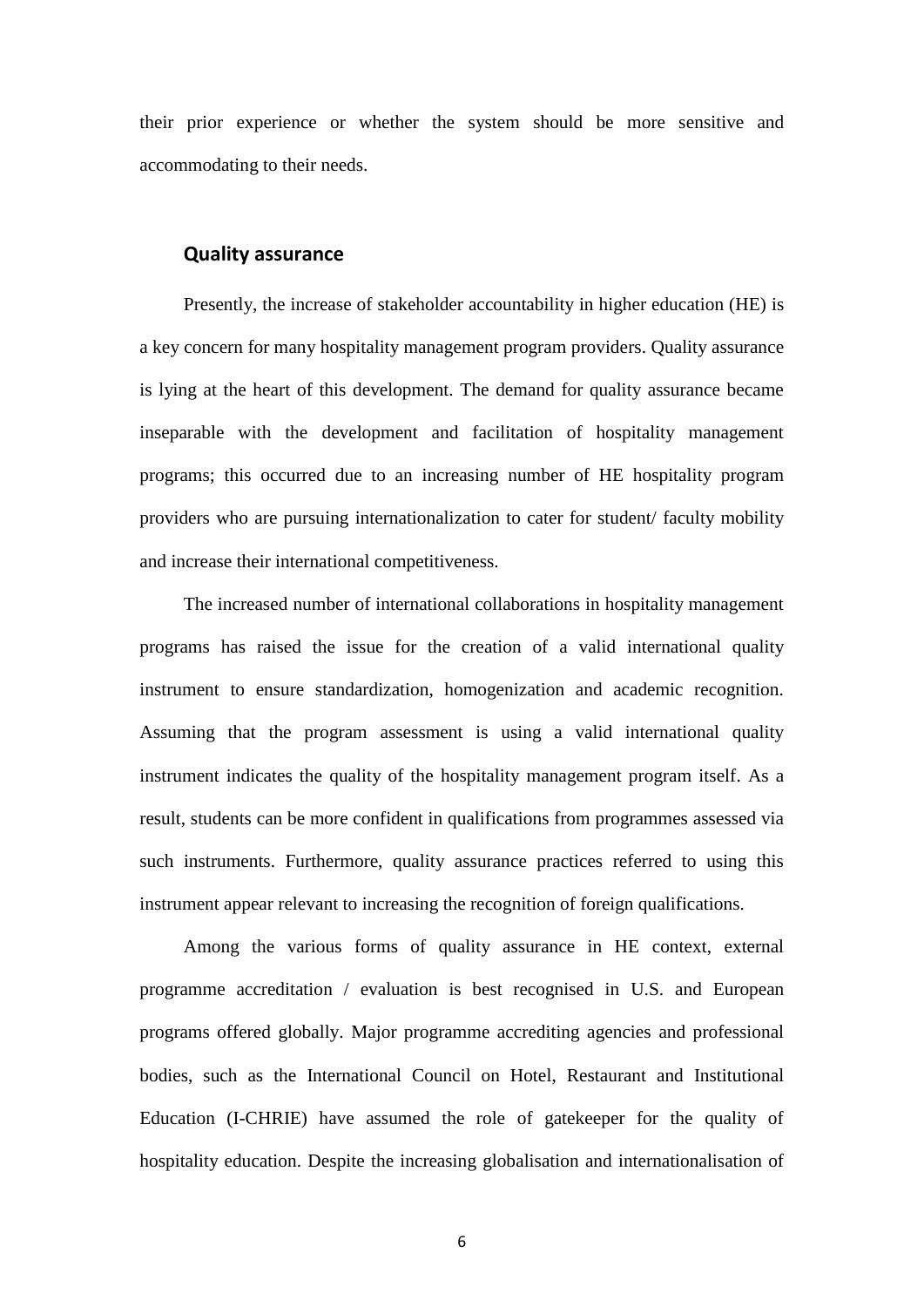hospitality management programs, the aforementioned accreditation/evaluation systems are primarily restricted to specific nations and there is no common instrument to assure the quality across borders.

# **Graduate employability**

The over-supply of programmes and graduates globally has been a fairly constant strand of criticism of hospitality management education. Looked at in fairly narrow terms of programmes providing fairly specific training and education for specific entry positions in industry, the criticism may be justified. Indeed some of the early programmes may have had such a narrow orientation. However, today there is little excuse for programmes to be confined to narrow vocationalism. The knowledge base concerning hospitality management is extensive and provides a rich basis from which to develop programmes and in turn will provide a broad and demanding education at all levels.

Hospitality management graduates are equipped for a range of career and personal development opportunities. The most important ingredient in this is that the education and the knowledge base on which it draws must do much more than reflect the immediate needs of the work place or the immediate demands of the entry employment positions. In addition, career paths for students in the hospitality and tourism cluster can be very diverse. Students may choose to be hotel managers, event planners, chefs, wedding directors or marketing managers for a convention and visitors bureau. This variety of career offerings is one of the unique benefits of having a hospitality related degree.

Hotel and restaurant management education has reached a point that can meet the highly demanding requirements of the profession and the industry. The challenge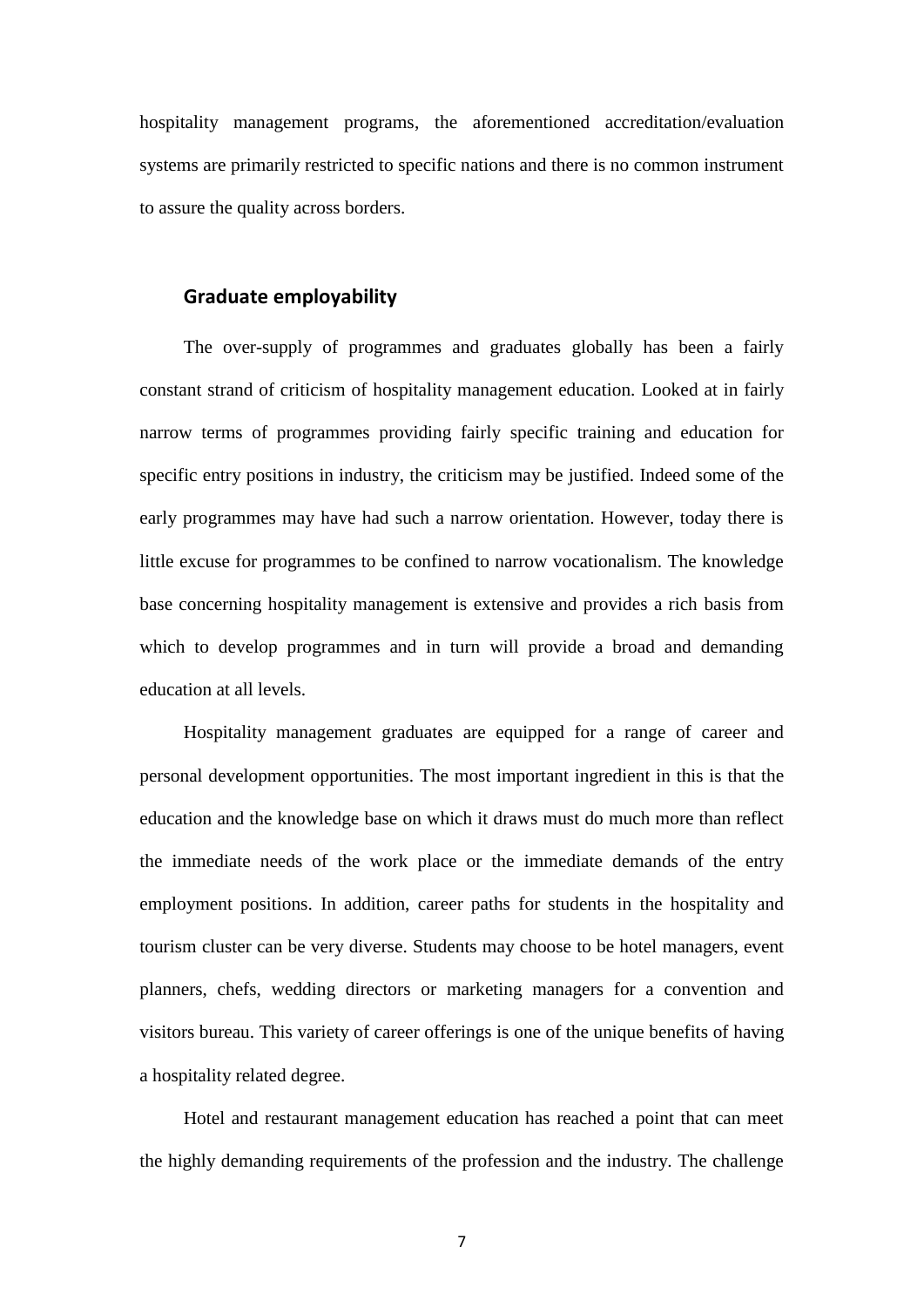for the education providers and the employers is to manage to motivate and retain the future leaders who decide to change career, even before the completion of their studies after their first encounter with the real world. Carefully designed curricula with industry exposure and management development programs are a good start for the reduction of the industry's high turnover in all management levels.

As a concluding point it can be suggested that after an intense period of growth and development, hotel and restaurant management education is now in a good position to achieve the following: to provide new insights into the operation and management of a major global economic activity, to contribute to the effective stewardship of scarce resources used by hospitality and to ensure that those who leave their courses have a range of knowledge and competencies for their career, whether it be in hospitality or elsewhere. It is these features that will make hospitality management education relevant for the future.

*Charalampos Giousmpasoglou*

**See also:** *Tourism Education; Hospitality Education; Hotel Schools; Hospitality curriculum* 

#### **Further Reading**

Chon, K. S., Barrows, C. W., & Bosselman, R. H. (2013). *Hospitality management education*. Routledge.

Collins, A. B. (2002). Are we teaching what we should? Dilemmas and problems in tourism and hotel management education. *Tourism Analysis*, *7*(2), 151-163.

Cooper, C., Shepherd, R., & Westland, J. (1996). *Educating the educators in tourism: a manual of tourism and hospitality education*. World Tourism Organization (WTO).

Dredge, D., Airey, D. & Gross, M. (2014). The Routledge Handbook of Tourism and Hospitality Education. Routledge.